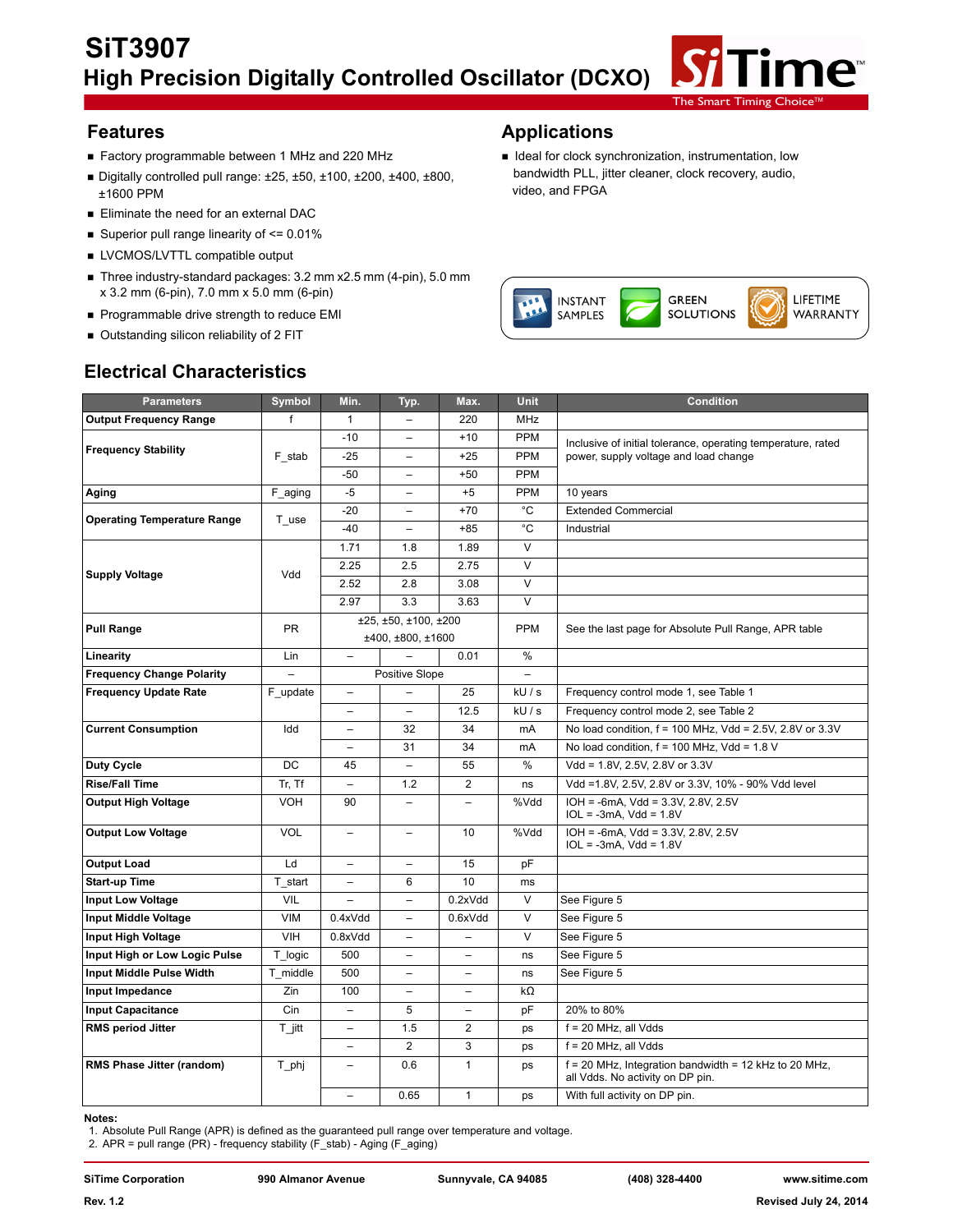

# **Pin Description (4-pin device)**

| <b>Pin</b> | <b>Map</b>                      | <b>Functionality</b>                                 |
|------------|---------------------------------|------------------------------------------------------|
|            | Digital Programming Pin (DPpin) | See "Frequency Control Protocol Description" section |
|            | GND                             | Electrical ground <sup>[3]</sup>                     |
|            | CLK                             | Oscillator output                                    |
|            | VDD                             | VDD power supply <sup>[3]</sup>                      |

# **Pin Description (6-pin device)**

| <b>Pin</b> | <b>Map</b>                      | <b>Functionality</b>                                 |
|------------|---------------------------------|------------------------------------------------------|
|            | Digital Programming Pin (DPpin) | See "Frequency Control Protocol Description" section |
| 2          | NC.                             | No connect                                           |
| 3          | GND                             | Electrical ground <sup>[3]</sup>                     |
|            | CLK                             | Oscillator output                                    |
| 5          | <b>NC</b>                       | No connect                                           |
| 6          | vnn                             | VDD power supply <sup>[3]</sup>                      |





#### **Note:**

3. A capacitor value of 0.1 µF between VDD and GND is required.

## **Absolute Maximum**

Attempted operation outside the absolute maximum ratings of the part may cause permanent damage to the part. Actual performance of the IC is only guaranteed within the operational specifications, not at absolute maximum ratings.

| Parameter                                                            | Min.                     | Max. | Unit    |
|----------------------------------------------------------------------|--------------------------|------|---------|
| Storage Temperature                                                  | $-65$                    | 150  | $\circ$ |
| <b>VDD</b>                                                           | $-0.5$                   |      |         |
| <b>Electrostatic Discharge</b>                                       | -                        | 2000 |         |
| Soldering Temperature (follow standard Pb free soldering quidelines) | $\overline{\phantom{0}}$ | 260  |         |

# **Environmental Compliance**

| Parameter                  | <b>Condition/Test Method</b> |
|----------------------------|------------------------------|
| Mechanical Shock           | MIL-STD-883F, Method 2002    |
| Mechanical Vibration       | MIL-STD-883F, Method 2007    |
| Temperature Cycle          | JESD22. Method A104          |
| Solderability              | MIL-STD-883F, Method 2003    |
| Moisture Sensitivity Level | MSL1 @ $260^{\circ}$ C       |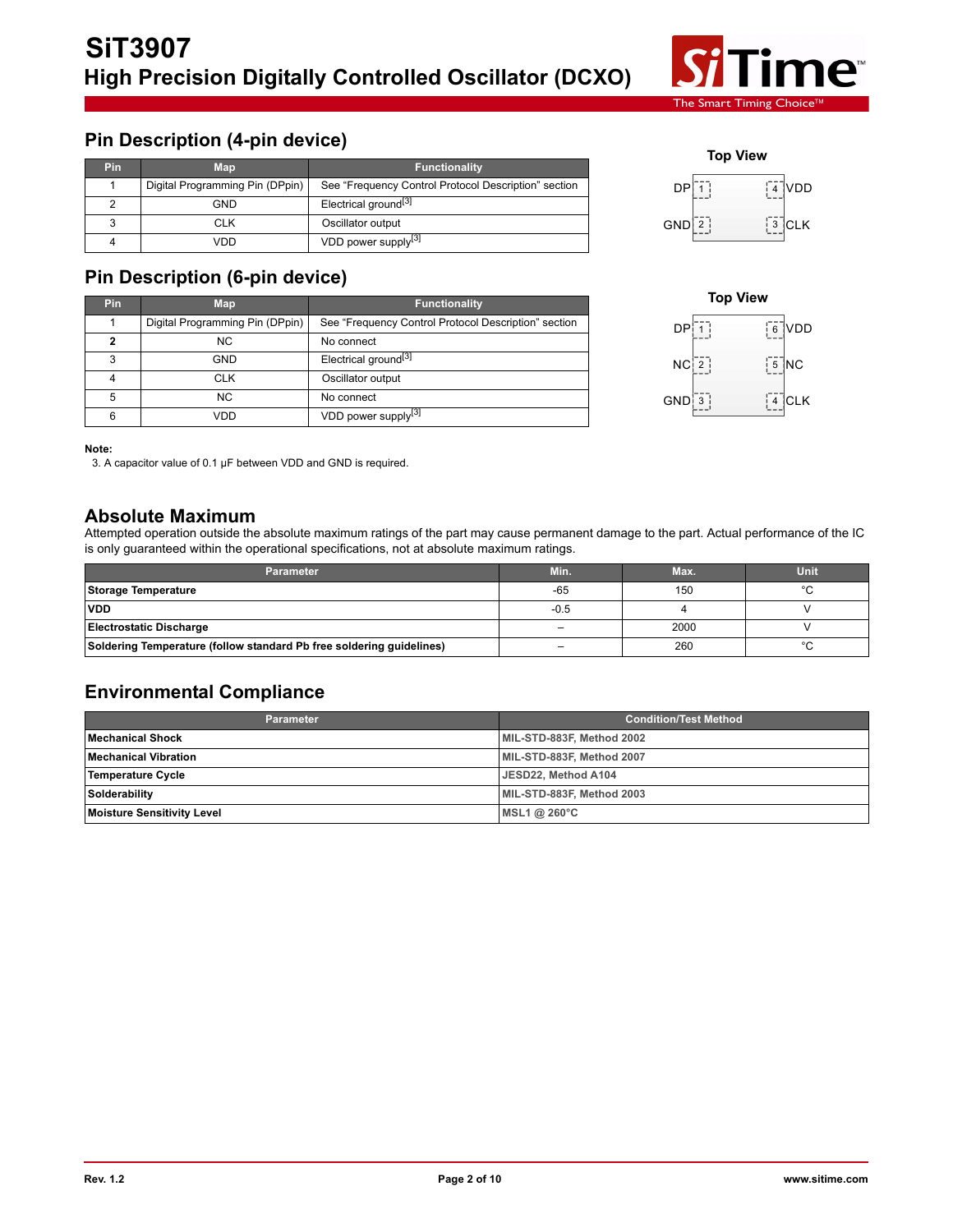

# **Description**

SiT3907 device is a digitally controlled programmable oscillator (DCXO), which allows pulling the frequency around a nominal value dynamically. User can communicate with the device through a 1-pin tri-level serial interface. This device has two DCXO registers, which control the amount of frequency pull. Once the registers are set, the device sets its output frequency to a new value dynamically. The pull range is programmable to a maximum of ±1600 PPM. The resolution varies between1 part-per-billion (ppb) and 50 ppb depending on total pull range selected. Writing into the DCXO registers does not cause any interruptions of output oscillations; the frequency will switch from one value to the new one smoothly.

The device allows two modes of operation. In mode 1, user can set one of the DCXO registers to control frequency. In mode 2, the user can set both registers to achieve better resolution while maintaining wide pull ranges.

### **Default Startup Condition**

The SiT3907 starts up at its factory programmed frequency. The DCXO registers values are initialized all zeros, effectively setting the frequency to the middle of the control range.

### **Frequency Control Protocol Description**

The device includes two DCXO registers. Data for each register is written to the device using a data frame.

### **Data Frame Format**

Each frame consists of 40 bits. A frame has 3 parts:

- The header, 16 bits
- Register address, 8 bits

- Pull frequency (PF) value represented as 2's complement binary number, 16 bits or 23 bits depending on programming mode explained in the following paragraphs.

Most significant bits of a frame are sent first. When writing to both DCXO registers, the least significant word is sent first.

The header allows the devices to recognize that the master is initiating communication. The header includes the device address, which is factory programmable. The valid header format is 0xFAIA, where "I" can be a hex digits from 0 to F. If not specified at the order time, the device address will be defaulted to zero. For all examples and in this document, the device address is considered to be zero (default).



#### **Frequency Control Mode 1**

In this resolution mode, only one frame per frequency update is required, and the output frequency is updated at the end of each frame. The length of the pull frequency data is 16 bits, and is written to the device as shown below:

#### **Frequency Control Mode 2**

In this mode, two frames per frequency update are required, and frequency is only updated at the end of the second frame. The pull frequency value in this mode is 23 bits. This value is written to the device in two frames as Figure 2. Note that register (address: 0x07) carries the most significant 7 bits as indicated by the XXXXXXX in Figure 2. The rest of the most significant bits must be set to 0.

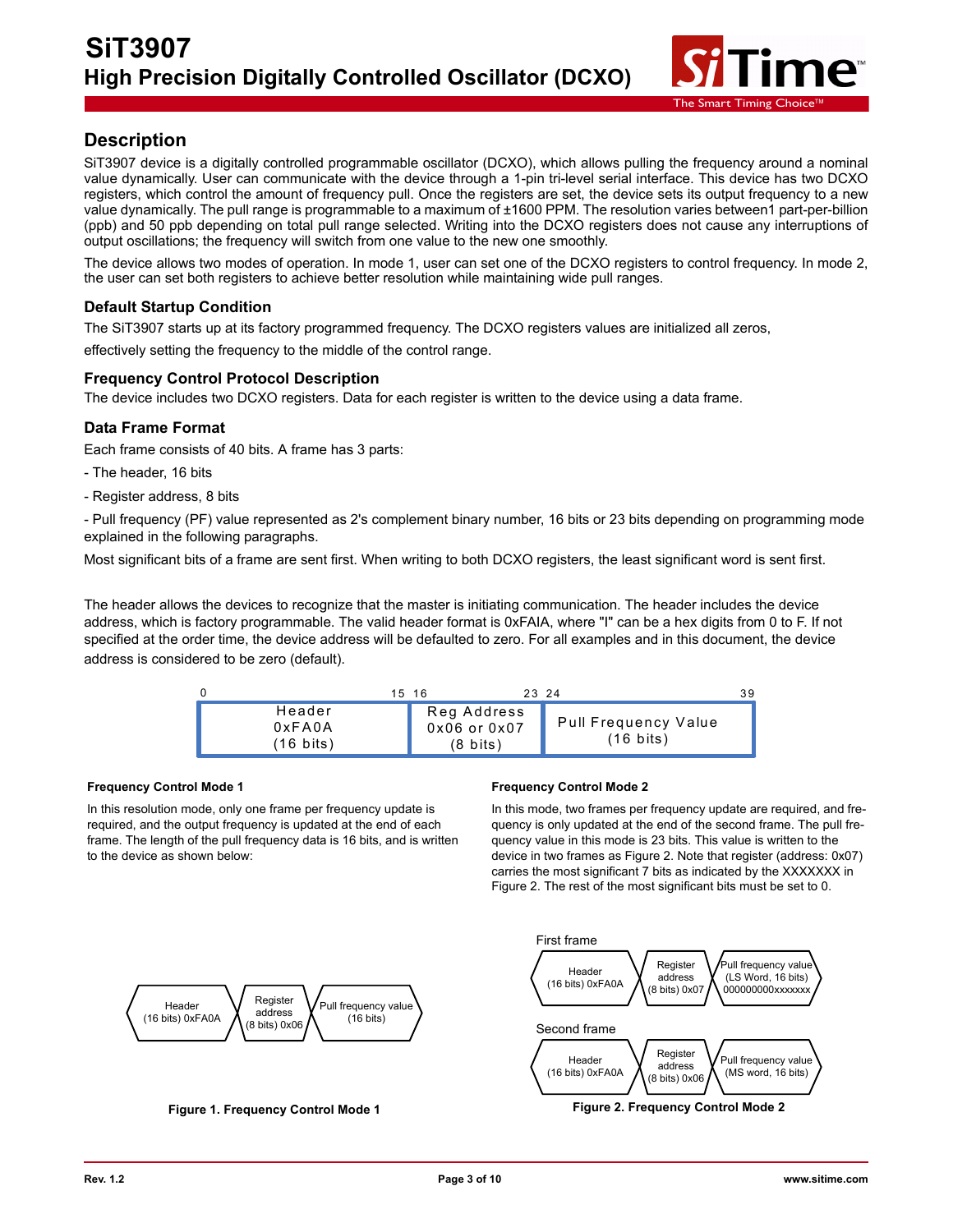

The Smart Timing Choice $^{\text{TM}}$ 

| Pull Range (PPM) | <b>Step Resolution (ppb)</b> | <b>Max Update Rate</b><br>(Updates Per Second) | Pull Range (PPM) | <b>Step Resolution (ppb)</b> | <b>Max Update</b><br>(Updates Per \ |
|------------------|------------------------------|------------------------------------------------|------------------|------------------------------|-------------------------------------|
| ±25              |                              | 25 K                                           | ±25              |                              | 12.5K                               |
| ±50              | 1.5                          | 25 K                                           | ±50              |                              | 12.5K                               |
| ±100             |                              | 25 K                                           | ±100             |                              | 12.5K                               |
| ±200             |                              | 25 K                                           | ±200             |                              | 12.5K                               |
| ±400             | 12                           | 25 K                                           | ±400             |                              | 12.5K                               |
| ±800             | 25                           | 25 K                                           | ±800             |                              | 12.5K                               |
| ±1600            | 49                           | 25 K                                           | ±1600            |                              | 12.5K                               |

| nge (PPM)    | Step Resolution (ppb) | <b>Max Update Rate</b><br>(Updates Per Second) | Pull Range (PPM) | <b>Step Resolution (ppb)</b> | <b>Max Update Rate</b><br>(Updates Per Second) |
|--------------|-----------------------|------------------------------------------------|------------------|------------------------------|------------------------------------------------|
| ±25          |                       | 25 K                                           | ±25              |                              | 12.5K                                          |
| ±50          | 1.5                   | 25 K                                           | ±50              |                              | 12.5K                                          |
| 100          |                       | 25 K                                           | ±100             |                              | 12.5K                                          |
| <b>200</b> ء |                       | 25 K                                           | ±200             |                              | 12.5K                                          |
| -400         | 12                    | 25 K                                           | ±400             |                              | 12.5K                                          |
| -800         | 25                    | 25 K                                           | ±800             |                              | 12.5K                                          |
| 1600         | 49                    | 25 K                                           | ±1600            |                              | 12.5K                                          |

**Table 1. Resolution and Update Rate for Mode 1 Table 2. Resolution and Update Rate for Mode 2**



**Figure 3. Mode 1 Frame Timing**



**Figure 4. Mode 2 Frame Timing**

### **Frame Timing Parameters**

| <b>Parameter</b>               | Symbol                      | Min. | Max. | Unit |
|--------------------------------|-----------------------------|------|------|------|
| Frame Length                   | frame                       | 40   |      | μS   |
| Frame to Frame Delay           | $\mathsf{r}_{\mathsf{f2f}}$ |      |      | μS   |
| <b>Frequency Settling Time</b> | settle                      |      | 30   | μS   |
| Frame to Frequency Delay       | fdelay                      |      |      | μS   |

### **Calculating Pull Frequency Values**

The frequency control value must be encoded as a 2's complement number (16-bit in mode 1 and 23-bit in mode 2), representing the full scale range of the device. For example, for a ±1600ppm device in mode 2, the 23-bit number represents the full ±1600ppm range.

The upper 16 bits of the value are written to address 0x06. If the high-resolution register (address 0x07) is used, the other 7 bits are written to the lowest seven bits of address 0x07.

Here are the steps to calculate the pull frequency (PF) value:

1. Find the scale factor (calculated for half of the pull range) from the tables below where PR is the Pull Range:

#### **K (scale) Factor**

| Mode | $K = Scale Factor$                        |
|------|-------------------------------------------|
|      | $(2^{\wedge}15-1)/(PR^*1.00135625)$       |
|      | $(2^22-1)$ / (PR <sup>*</sup> 1.00135625) |

2. Enter the desired\_PPM in equation below:

Frequency control (decimal value) = round (desired\_PPM \* K).

3. For any frequency shifts (positive or negative PPM), convert the frequency control value to a 2's complement binary number.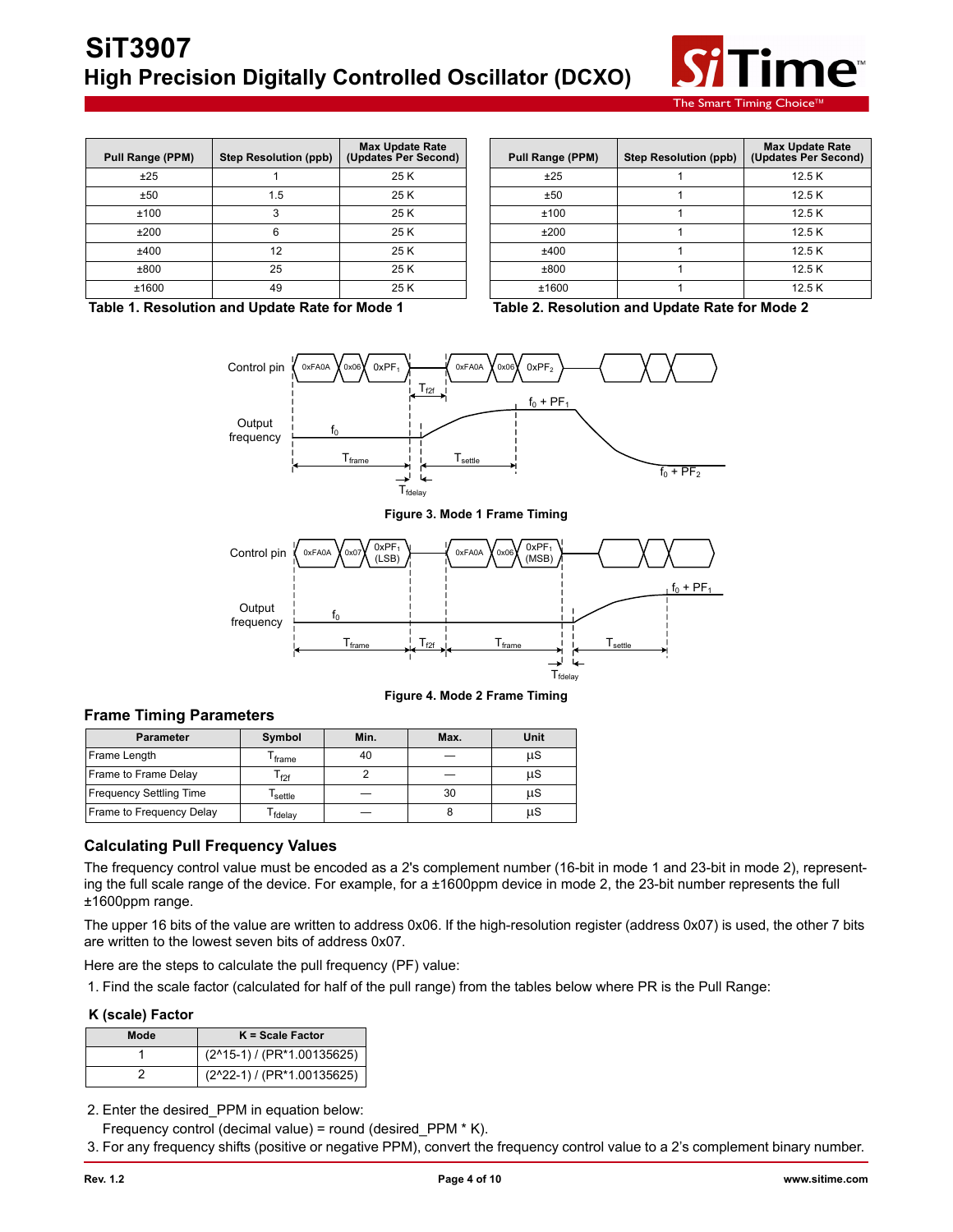

Two examples follow:

#### **Example 1**

This example shows how to shift the frequency by +245.6 ppm in a device with ±1600 pull range using Mode 2 (23-bit):

Decimal value: round(245.6  $*$  K) = 642954 23-bit value = 0x09CF8A

LS Word value =  $0x000A$  (to be written to address  $0x07$ ) MS Word value = 0x139F (to be written to address 0x06) Write LS Word: 0xFA0A 07 000A (Frequency will not update) Write MS Word: 0xFA0A 06 139F (Frequency updates after write)

#### **Example 2**

```
This example shows how to shift the frequency by -831.2 ppm in a 
device with ±1600 pull range using Mode 2 (23-bit):
```
Decimal value: round(abs(831.2 \* K) = 2175989 23-bit abs binary value: 01000010011001111110101 23-bit 2's comp binary value: 1011110110011000 0001011 LS Word value = 0x 000B MS Word value = 0x BD98 Write LS Word: 0xFA0A 07 000B (Frequency will not update) Write MS Word: 0xFA0A 06 BD98 (Frequency updates after write)

### **Physical Interface**

The SiTime DCMO uses a serial input interface to adjust the pull frequency value. The interface uses a one-wire tri-level return-to-middle signaling format. Figure 5 below shows the signal waveform of the interface.



**Figure 5. Serial 1-Wire Tri-Level Signaling**

A logical bit "1" is defined by a high-logic followed by mid-logic. A logical bit "0" is defined by a low-logic followed by mid-logic. The voltage ranges and time durations corresponding to low-logic, high-, and mid-logic are illustrated in Figure 5 and specified in electrical specification table.

The overall baud rate is computed as below:

$$
baud\_rate = \frac{1}{T\_bit}
$$

Figure 6 shows a simple circuit to generate tri-level circuit with a general purpose IO (GPIO) with tri-state capability. Most FPGAs and micro controllers/processors include such GPIOs. If the GPIO does not support tri-state output, two IO s may be used in combination with external tri-state buffer to generate the tri-level signal; an example of such buffer is the SN74LVC1G126. The waveform at the output of the tri-state buffer is shown in Figure 7. When the GPIO drives Low or High voltage, the rise/fall times are typically fast (sub-5ns range). When the output is set to Hi-Z, the output settles at middle voltage with a RC response. The time constant is determined based on the total capacitance on frequency control pin and the parallel resistance of the pull-up and pull-down resistors. The time constant in most practical situations will be less than 50ns; this necessitate choosing longer T\_middle to allow the RC waveform to settle within 5% or so.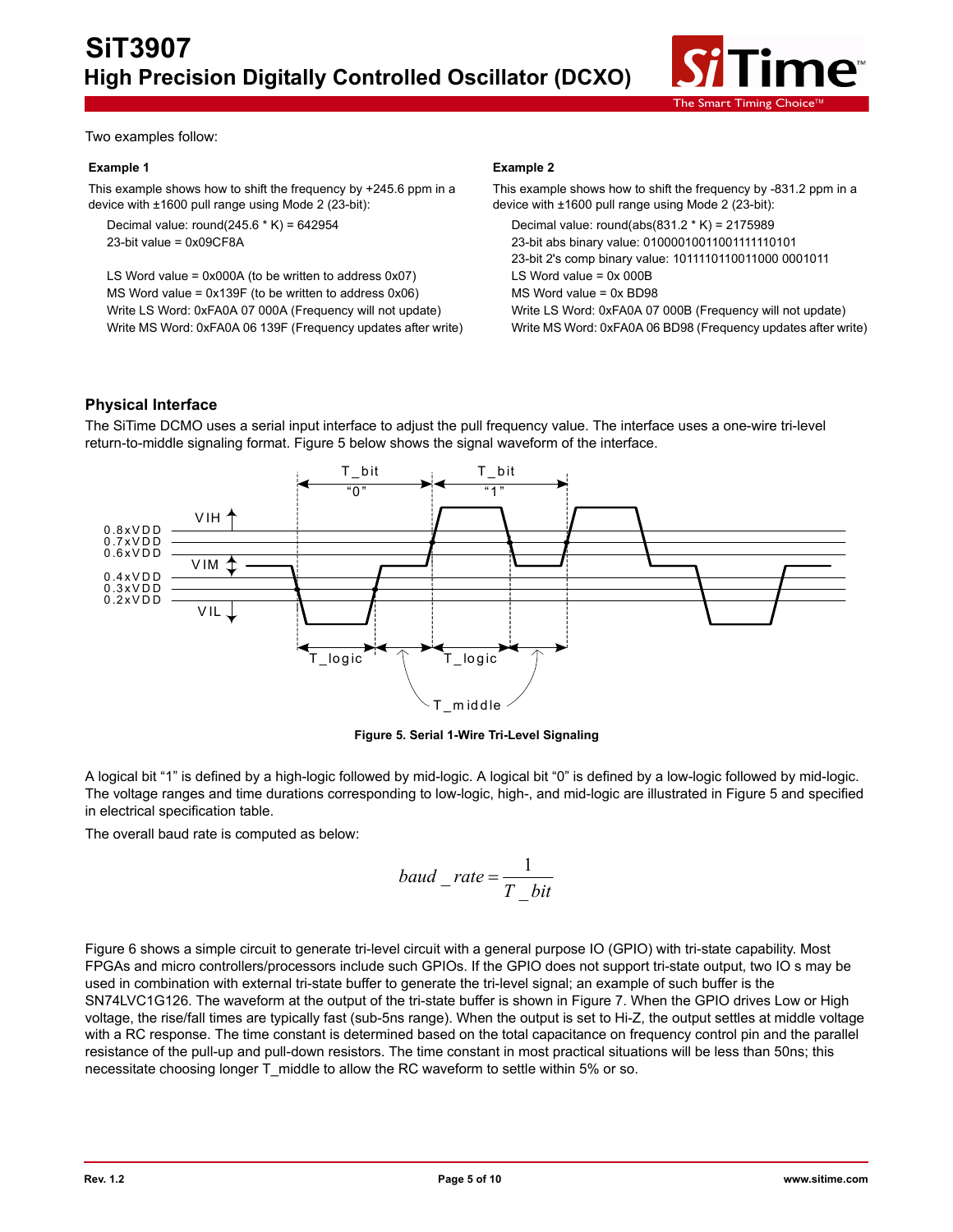



**Figure 6. Circuit Diagram for Generating Tri-Level Signal with Tri-State Buffer**



**Figure 7. Tri-State Signal Generated with Tri-State Buffer**

When using a tri-state buffer as shown above, care must be taken if the DATA and OE lines transition at the same time that there are no glitches. A glitch might occur, for example, if the OE line enables the output slightly before the data line has finished its logical transition. One way around this, albeit at the cost of some data overhead, is to use an extra OE cycle on every bit, as shown in Figure 8. Note that the diagram assumes an SN74LVC125, which has a low-true OE/ line (output is enabled when OE/ is low). For a high-true OE part, such as the SN74LVC126, the polarity of that signal would be reversed.



**Figure 8. Signal Polarity**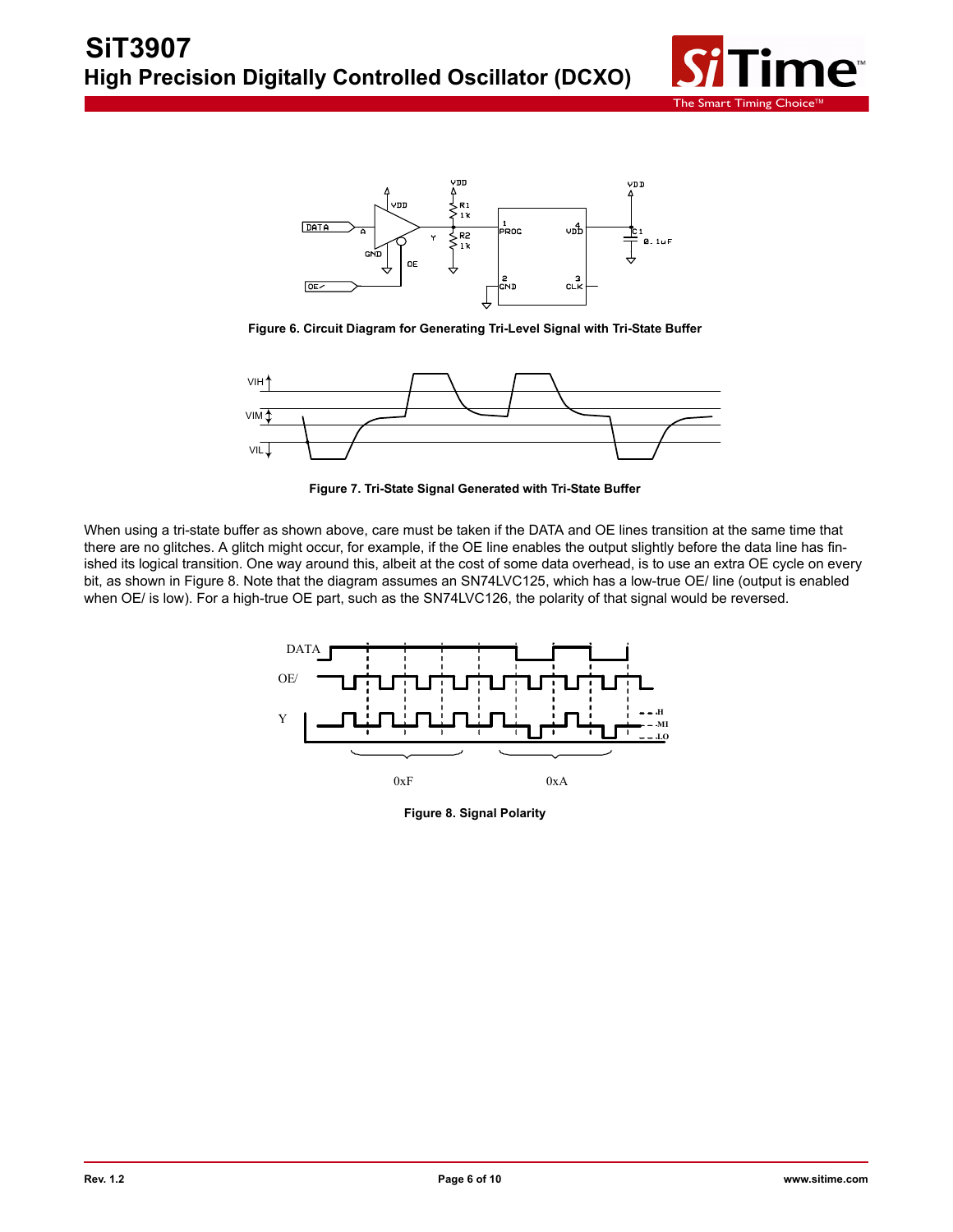

# **Programmable Drive Strength**

The SiT3907 includes a programmable drive strength feature to provide a simple, flexible tool to optimize the clock rise/fall time for specific applications. Benefits from the programmable drive strength feature are:

- Improves system radiated electromagnetic interference (EMI) by slowing down the clock rise/fall time
- Improves the downstream clock receiver's (RX) jitter by decreasing (speeding up) the clock rise/fall time.
- Ability to drive large capacitive loads while maintaining full swing with sharp edge rates.

For more detailed information about rise/fall time control and drive strength selection, see the SiTime Applications Note section; http://www.sitime.com/support/application-notes.

#### **EMI Reduction by Slowing Rise/Fall Time**

Figure 9 shows the harmonic power reduction as the rise/fall times are increased (slowed down). The rise/fall times are expressed as a ratio of the clock period. For the ratio of 0.05, the signal is very close to a square wave. For the ratio of 0.45, the rise/fall times are very close to near-triangular waveform. These results, for example, show that the 11th clock harmonic can be reduced by 35 dB if the rise/fall edge is increased from 5% of the period to 45% of the period.



**Figure 9. Harmonic EMI reduction as a Function of Slower Rise/Fall Time**

#### **Jitter Reduction with Faster Rise/Fall Time**

Power supply noise can be a source of jitter for the downstream chipset. One way to reduce this jitter is to increase rise/fall time (edge rate) of the input clock. Some chipsets would require faster rise/fall time in order to reduce their sensitivity to this type of jitter. The SiT3907 provides up to 3 additional high drive strength settings for very fast rise/fall time. Refer to the Rise/Fall Time Tables to determine the proper drive strength.

### **High Output Load Capability**

The rise/fall time of the input clock varies as a function of the actual capacitive load the clock drives. At any given drive strength, the rise/fall time becomes slower as the output load increases. As an example, for a 3.3V SiT3907 device with default drive strength setting, the typical rise/fall time is 1.15ns for 15 pF output load. The typical rise/fall time slows down to 2.72ns when the output load increases to 45 pF. One can choose to speed up the rise/fall time to 1.41ns by then increasing the drive strength setting on the SiT3907.

The SiT3907 can support up to 60 pF or higher in maximum capacitive loads with up to 3 additional drive strength settings. Refer to the [Rise/Tall Time Tables](#page-7-0) to determine the proper drive strength for the desired combination of output load vs. rise/fall time

### **SiT3907 Drive Strength Selection**

Tables 1 through 5 define the rise/fall time for a given capacitive load and supply voltage.

- 1. Select the table that matches the SiT3907 nominal supply voltage (1.8V, 2.5V, 2.8V, 3.3V).
- 2. Select the capacitive load column that matches the application requirement (5 pF to 60 pF)
- 3. Under the capacitive load column, select the desired rise/fall times.
- 4. The left-most column represents the part number code for the corresponding drive strength.
- 5. Add the drive strength code to the part number for ordering purposes.

### **Calculating Maximum Frequency**

Based on the rise and fall time data given in Tables 1 through 4, the maximum frequency the oscillator can operate with guaranteed full swing of the output voltage over temperature as follows:

$$
\frac{1}{2} \frac{1}{2} \frac{1}{2} \frac{1}{2} \frac{1}{2} \frac{1}{2} \frac{1}{2} \frac{1}{2} \frac{1}{2} \frac{1}{2} \frac{1}{2} \frac{1}{2} \frac{1}{2} \frac{1}{2} \frac{1}{2} \frac{1}{2} \frac{1}{2} \frac{1}{2} \frac{1}{2} \frac{1}{2} \frac{1}{2} \frac{1}{2} \frac{1}{2} \frac{1}{2} \frac{1}{2} \frac{1}{2} \frac{1}{2} \frac{1}{2} \frac{1}{2} \frac{1}{2} \frac{1}{2} \frac{1}{2} \frac{1}{2} \frac{1}{2} \frac{1}{2} \frac{1}{2} \frac{1}{2} \frac{1}{2} \frac{1}{2} \frac{1}{2} \frac{1}{2} \frac{1}{2} \frac{1}{2} \frac{1}{2} \frac{1}{2} \frac{1}{2} \frac{1}{2} \frac{1}{2} \frac{1}{2} \frac{1}{2} \frac{1}{2} \frac{1}{2} \frac{1}{2} \frac{1}{2} \frac{1}{2} \frac{1}{2} \frac{1}{2} \frac{1}{2} \frac{1}{2} \frac{1}{2} \frac{1}{2} \frac{1}{2} \frac{1}{2} \frac{1}{2} \frac{1}{2} \frac{1}{2} \frac{1}{2} \frac{1}{2} \frac{1}{2} \frac{1}{2} \frac{1}{2} \frac{1}{2} \frac{1}{2} \frac{1}{2} \frac{1}{2} \frac{1}{2} \frac{1}{2} \frac{1}{2} \frac{1}{2} \frac{1}{2} \frac{1}{2} \frac{1}{2} \frac{1}{2} \frac{1}{2} \frac{1}{2} \frac{1}{2} \frac{1}{2} \frac{1}{2} \frac{1}{2} \frac{1}{2} \frac{1}{2} \frac{1}{2} \frac{1}{2} \frac{1}{2} \frac{1}{2} \frac{1}{2} \frac{1}{2} \frac{1}{2} \frac{1}{2} \frac{1}{2} \frac{1}{2} \frac{1}{2} \frac{1}{2} \frac{1}{2} \frac{1}{2} \frac{1}{2} \frac{1}{2} \frac{1}{2} \frac{1
$$

Where Trf  $10/90$  is the typical rise/fall time at 10% to 90% Vdd.

### *Example 1*

Calculate  $f_{MAX}$  for the following condition:

- $\cdot$  Vdd = 1.8V (Table 1)
- Capacitive Load: 30 pF
- Typical Tr/f time = 5 ns (rise/fall time part number code = G)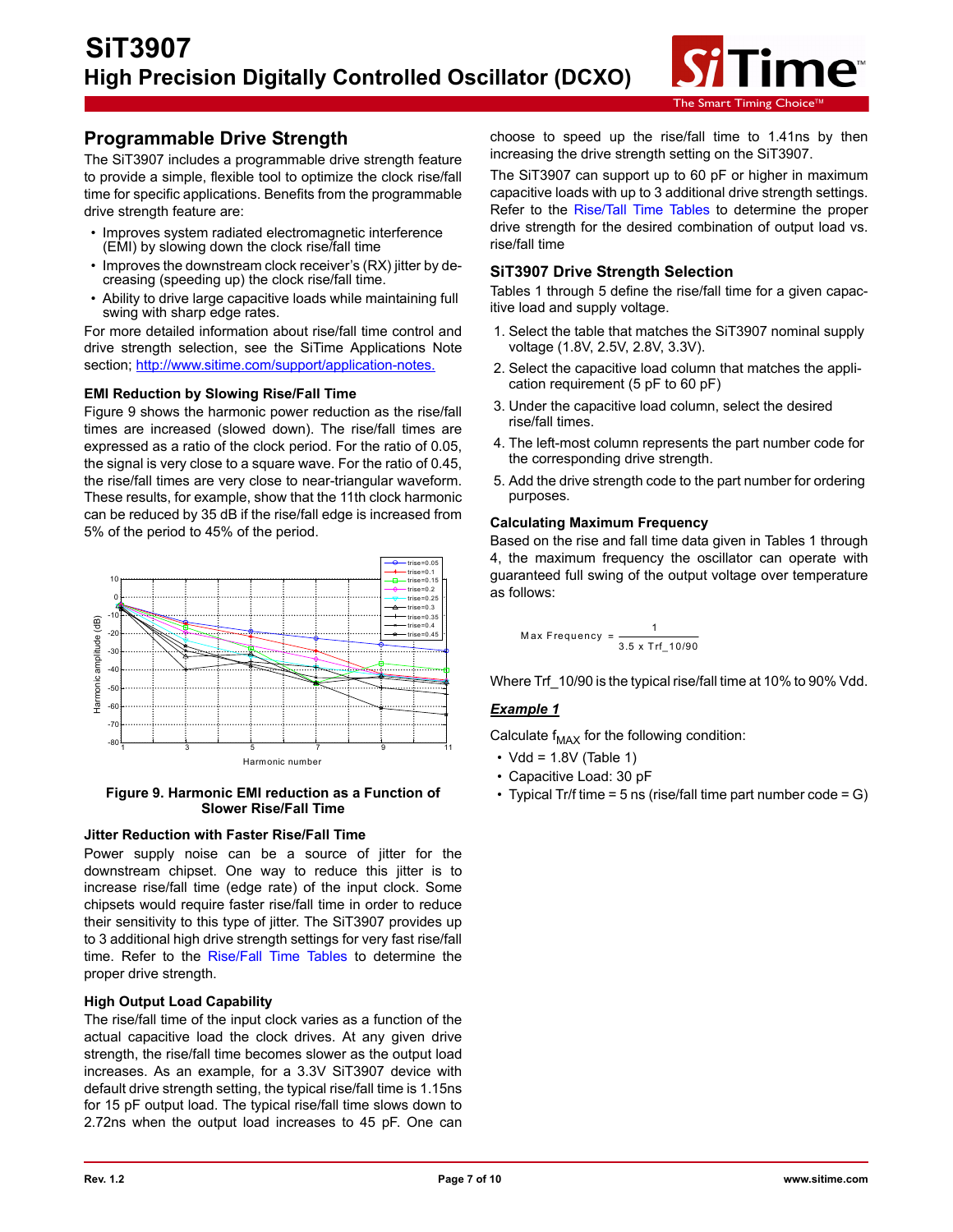

# <span id="page-7-0"></span>Rise/Fall Time (10% to 90%) vs C<sub>LOAD</sub> Tables

| Rise/Fall Time Typ (ns) |       |         |       |       |       |  |  |  |
|-------------------------|-------|---------|-------|-------|-------|--|--|--|
| Drive Strength \ CLOAD  | 5 pF  | $15$ pF | 30 pF | 45 pF | 60 pF |  |  |  |
|                         | 12.45 | 17.68   | 19.48 | 46.21 | 57.82 |  |  |  |
| A                       | 6.50  | 10.27   | 16.21 | 23.92 | 30.73 |  |  |  |
| R                       | 4.38  | 7.05    | 11.61 | 16.17 | 20.83 |  |  |  |
| B                       | 3.27  | 5.30    | 8.89  | 12.18 | 15.75 |  |  |  |
| S                       | 2.62  | 4.25    | 7.20  | 9.81  | 12.65 |  |  |  |
| D                       | 2.19  | 3.52    | 6.00  | 8.31  | 10.59 |  |  |  |
| T                       | 1.76  | 3.01    | 5.14  | 7.10  | 9.15  |  |  |  |
| Е                       | 1.59  | 2.59    | 4.49  | 6.25  | 7.98  |  |  |  |
| U                       | 1.49  | 2.28    | 3.96  | 5.55  | 7.15  |  |  |  |
| F                       | 1.22  | 2.10    | 3.57  | 5.00  | 6.46  |  |  |  |
| W                       | 1.07  | 1.88    | 3.23  | 4.50  | 5.87  |  |  |  |
| G                       | 1.01  | 1.64    | 2.95  | 4.12  | 5.40  |  |  |  |
| X                       | 0.96  | 1.50    | 2.74  | 3.80  | 4.98  |  |  |  |
| Κ                       | 0.92  | 1.41    | 2.56  | 3.52  | 4.64  |  |  |  |
| Y                       | 0.88  | 1.34    | 2.39  | 3.25  | 4.32  |  |  |  |
| Q                       | 0.86  | 1.29    | 2.24  | 3.04  | 4.06  |  |  |  |
| Zor "-": Default        | 0.82  | 1.24    | 2.07  | 2.89  | 3.82  |  |  |  |
| M                       | 0.77  | 1.20    | 1.94  | 2.72  | 3.61  |  |  |  |
| N                       | 0.66  | 1.15    | 1.84  | 2.58  | 3.41  |  |  |  |
| P                       | 0.51  | 1.09    | 1.76  | 2.45  | 3.24  |  |  |  |

| Rise/Fall Time Typ (ns)            |      |       |       |       |       |  |  |  |
|------------------------------------|------|-------|-------|-------|-------|--|--|--|
| Drive Strength \ C <sub>LOAD</sub> | 5 pF | 15 pF | 30 pF | 45 pF | 60 pF |  |  |  |
| L                                  | 8.68 | 13.59 | 18.36 | 32.70 | 42.06 |  |  |  |
| A                                  | 4.42 | 7.18  | 11.93 | 16.60 | 21.38 |  |  |  |
| R                                  | 2.93 | 4.78  | 8.15  | 11.19 | 14.59 |  |  |  |
| B                                  | 2.21 | 3.57  | 6.19  | 8.55  | 11.04 |  |  |  |
| S                                  | 1.67 | 2.87  | 4.94  | 6.85  | 8.80  |  |  |  |
| D                                  | 1.50 | 2.33  | 4.11  | 5.68  | 7.33  |  |  |  |
| T.                                 | 1.06 | 2.04  | 3.50  | 4.84  | 6.26  |  |  |  |
| Е                                  | 0.98 | 1.69  | 3.03  | 4.20  | 5.51  |  |  |  |
| U                                  | 0.93 | 1.48  | 2.69  | 3.73  | 4.92  |  |  |  |
| F                                  | 0.90 | 1.37  | 2.44  | 3.34  | 4.42  |  |  |  |
| W                                  | 0.87 | 1.29  | 2.21  | 3.04  | 4.02  |  |  |  |
| G or "-": Default                  | 0.67 | 1.20  | 2.00  | 2.79  | 3.69  |  |  |  |
| X                                  | 0.44 | 1.10  | 1.86  | 2.56  | 3.43  |  |  |  |
| Κ                                  | 0.38 | 0.99  | 1.76  | 2.37  | 3.18  |  |  |  |
| Y                                  | 0.36 | 0.83  | 1.66  | 2.20  | 2.98  |  |  |  |
| Q                                  | 0.34 | 0.71  | 1.58  | 2.07  | 2.80  |  |  |  |
| z                                  | 0.33 | 0.65  | 1.51  | 1.95  | 2.65  |  |  |  |
| M                                  | 0.32 | 0.62  | 1.44  | 1.85  | 2.50  |  |  |  |
| N                                  | 0.31 | 0.59  | 1.37  | 1.77  | 2.39  |  |  |  |
| P                                  | 0.30 | 0.57  | 1.29  | 1.70  | 2.28  |  |  |  |

Table 3. Vdd = 1.8V Rise/Fall Times for Specific C<sub>LOAD</sub> Table 4. Vdd = 2.5V Rise/Fall Times for Specific C<sub>LOAD</sub>

| Rise/Fall Time Typ (ns)            |      |       |       |       |       |  |  |  |
|------------------------------------|------|-------|-------|-------|-------|--|--|--|
| Drive Strength \ C <sub>LOAD</sub> | 5 pF | 15 pF | 30 pF | 45 pF | 60 pF |  |  |  |
| L                                  | 7.93 | 12.69 | 17.94 | 30.10 | 38.89 |  |  |  |
| A                                  | 4.06 | 6.66  | 11.04 | 15.31 | 19.80 |  |  |  |
| R                                  | 2.68 | 4.40  | 7.53  | 10.29 | 13.37 |  |  |  |
| B                                  | 2.00 | 3.25  | 5.66  | 7.84  | 10.11 |  |  |  |
| S                                  | 1.59 | 2.57  | 4.54  | 6.27  | 8.07  |  |  |  |
| D                                  | 1.19 | 2.14  | 3.76  | 5.21  | 6.72  |  |  |  |
| T.                                 | 1.00 | 1.79  | 3.20  | 4.43  | 5.77  |  |  |  |
| Е                                  | 0.94 | 1.51  | 2.78  | 3.84  | 5.06  |  |  |  |
| U                                  | 0.90 | 1.38  | 2.48  | 3.40  | 4.50  |  |  |  |
| F                                  | 0.87 | 1.29  | 2.21  | 3.03  | 4.05  |  |  |  |
| W                                  | 0.62 | 1.19  | 1.99  | 2.76  | 3.68  |  |  |  |
| G or "-": Default                  | 0.41 | 1.08  | 1.84  | 2.52  | 3.36  |  |  |  |
| X                                  | 0.37 | 0.96  | 1.72  | 2.33  | 3.15  |  |  |  |
| K                                  | 0.35 | 0.78  | 1.63  | 2.15  | 2.92  |  |  |  |
| Y                                  | 0.33 | 0.67  | 1.54  | 2.00  | 2.75  |  |  |  |
| Q                                  | 0.32 | 0.63  | 1.46  | 1.89  | 2.57  |  |  |  |
| Z                                  | 0.31 | 0.60  | 1.39  | 1.80  | 2.43  |  |  |  |
| M                                  | 0.30 | 0.57  | 1.31  | 1.72  | 2.30  |  |  |  |
| N                                  | 0.30 | 0.56  | 1.22  | 1.63  | 2.22  |  |  |  |
| P                                  | 0.29 | 0.54  | 1.13  | 1.55  | 2.13  |  |  |  |

Table 5. Vdd = 2.8V Rise/Fall Times for Specific C<sub>LOAD</sub> Table 6. Vdd = 3.3V Rise/Fall Times for Specific C<sub>LOAD</sub>

| <b>Rise/Fall Time Typ (ns)</b>     |      |       |       |       |       |  |
|------------------------------------|------|-------|-------|-------|-------|--|
| Drive Strength \ C <sub>LOAD</sub> | 5 pF | 15 pF | 30 pF | 45 pF | 60 pF |  |
| L                                  | 7.18 | 11.59 | 17.24 | 27.57 | 35.57 |  |
| A                                  | 3.61 | 6.02  | 10.19 | 13.98 | 18.10 |  |
| R                                  | 2.31 | 3.95  | 6.88  | 9.42  | 12.24 |  |
| B                                  | 1.65 | 2.92  | 5.12  | 7.10  | 9.17  |  |
| S                                  | 1.43 | 2.26  | 4.09  | 5.66  | 7.34  |  |
| D                                  | 1.01 | 1.91  | 3.38  | 4.69  | 6.14  |  |
| T                                  | 0.94 | 1.51  | 2.86  | 3.97  | 5.25  |  |
| Е                                  | 0.90 | 1.36  | 2.50  | 3.46  | 4.58  |  |
| U                                  | 0.86 | 1.25  | 2.21  | 3.03  | 4.07  |  |
| F or "-": Default                  | 0.48 | 1.15  | 1.95  | 2.72  | 3.65  |  |
| W                                  | 0.38 | 1.04  | 1.77  | 2.47  | 3.31  |  |
| G                                  | 0.36 | 0.87  | 1.66  | 2.23  | 3.03  |  |
| X                                  | 0.34 | 0.70  | 1.56  | 2.04  | 2.80  |  |
| ĸ                                  | 0.33 | 0.63  | 1.48  | 1.89  | 2.61  |  |
| Y                                  | 0.32 | 0.60  | 1.40  | 1.79  | 2.43  |  |
| Q                                  | 0.32 | 0.58  | 1.31  | 1.69  | 2.28  |  |
| z                                  | 0.30 | 0.56  | 1.22  | 1.62  | 2.17  |  |
| M                                  | 0.30 | 0.55  | 1.12  | 1.54  | 2.07  |  |
| N                                  | 0.30 | 0.54  | 1.02  | 1.47  | 1.97  |  |
| P                                  | 0.29 | 0.52  | 0.95  | 1.41  | 1.90  |  |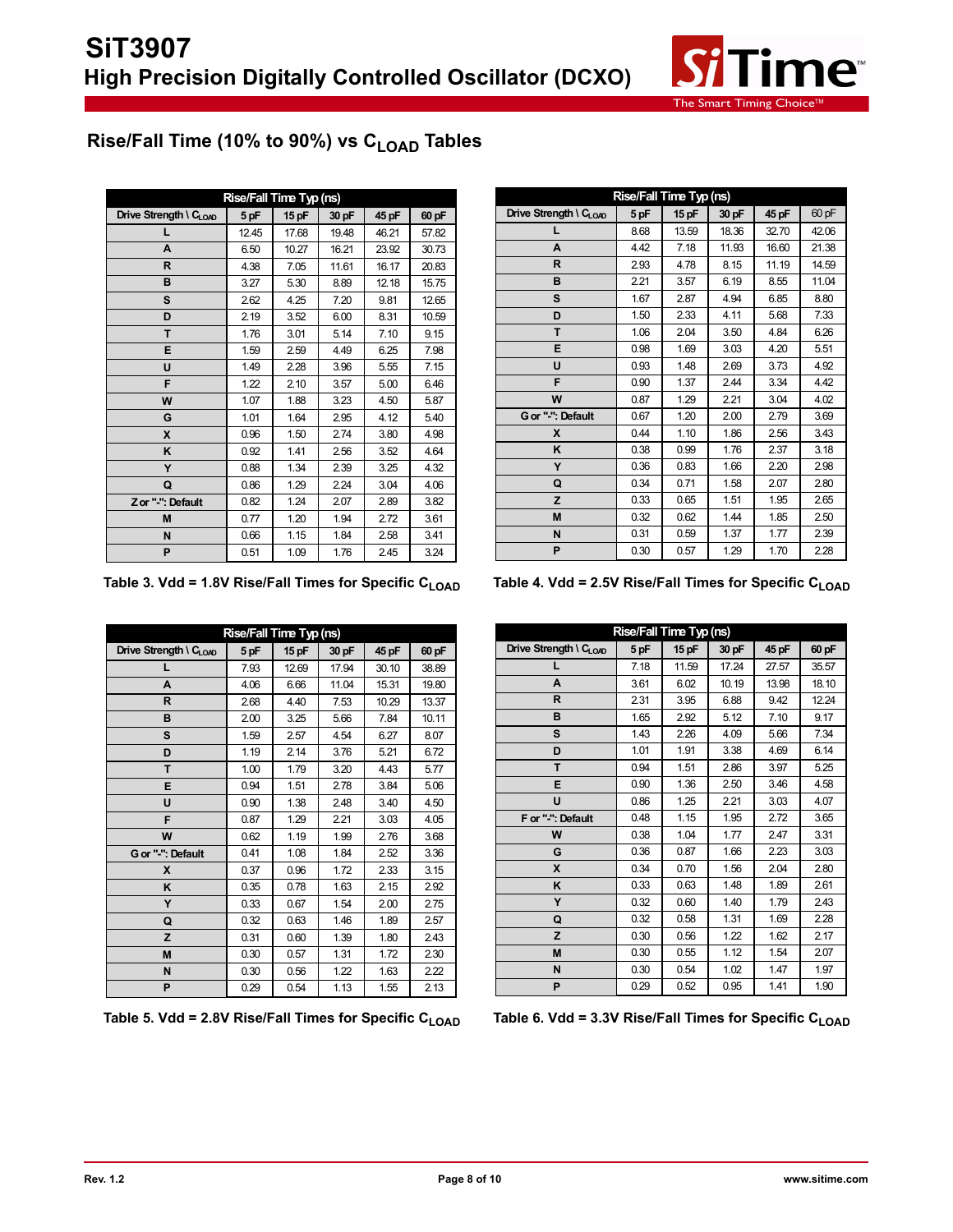

# **Dimensions and Patterns**

#### **Packages (4-pin device)**



#### **Packages (6-pin device)**



#### **Notes:**

5. Top marking: Y denotes manufacturing origin and XXXX denotes manufacturing lot number. The value of "Y" will depend on the assembly location of the device. 6. A capacitor of value  $0.1 \mu F$  between Vdd and GND is recommended.